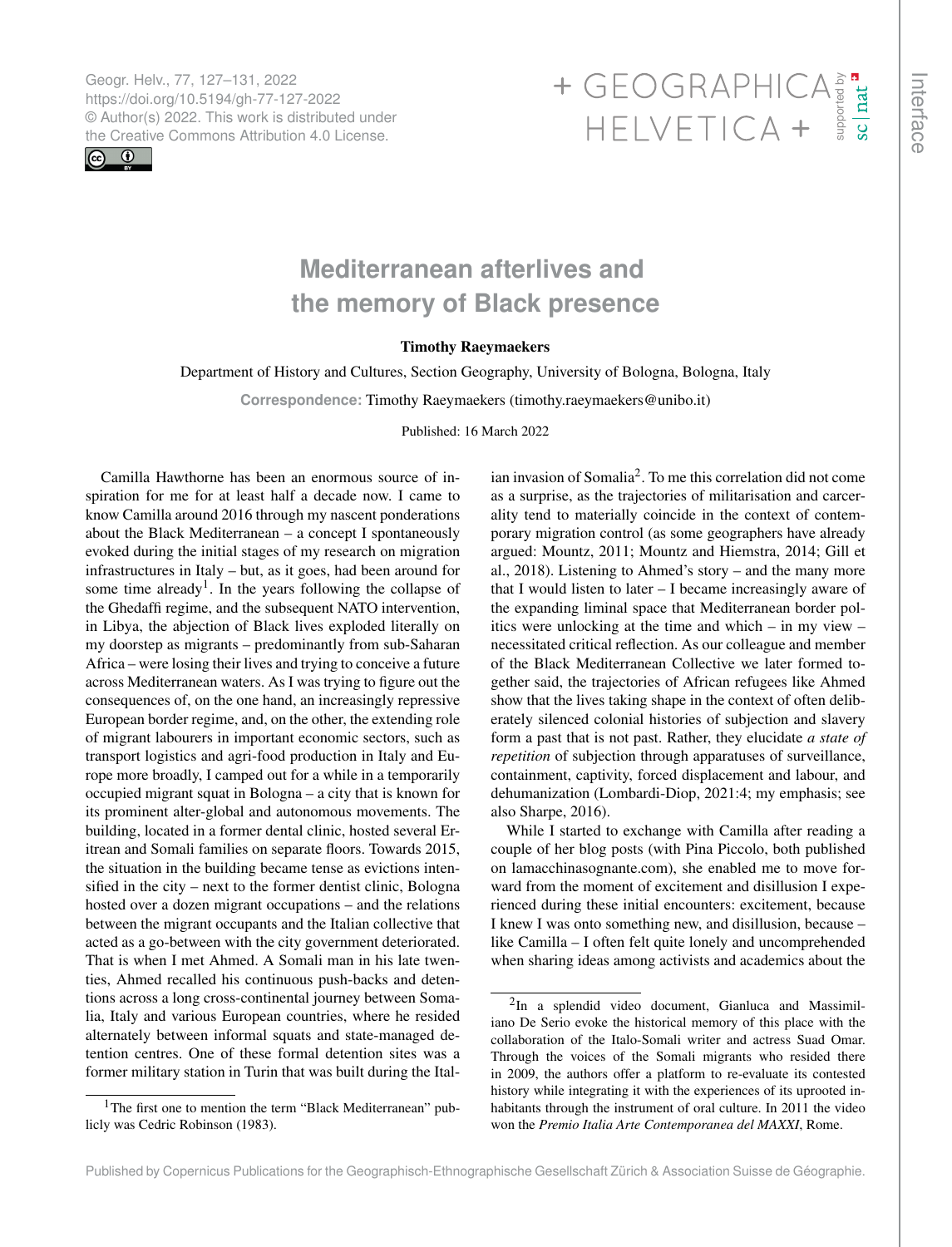Black Mediterranean. Particularly in Italy, where the debate as well as representations about migration tend to be extremely polarized, there is clearly a lack of space for diasporic voices to tell their part of the story from their point of view. The active containment, dehumanization, captivity, forced displacement and labour that many Black African migrants and immigrants with African roots continue to experience in their lives tend to be represented in the media and in activist discourse in rather oppositional terms: as either signs of abject victimhood or as acts of passive resistance. This tendency to crystallize experience in the present constellation of European refoulement and border repression, we both seemed to agree, forms both a sign of a persistent White, European cultural hegemony and a persistent neglect of European colonial histories into the present. Particularly in Italy, this tendency remains unfortunately very strong, as some (among very few) historians recently observed (for instance, Del Boca, 2020). The Black Mediterranean Collective gives me both the courage and strength to give new breath to these discussions and to echo discussions beyond our initial focus on Blackness and the Mediterranean.

While reading through Camilla's lecture, I figure her connection with Black Mediterranean scholarship has two main contributions to make to our understanding of racial capitalism and the racial stratification of citizenship more broadly.

A first important observation concerns the racial foundations of capitalism. Critical race scholars alert us to the fact that capitalism as a system has been built on racializing populations and environments from early modernity to the present and into the future: from its inception in early modern Europe, it has been a key driver of differentially positioning human beings in relation to not just the state, but also the profound geological and ecological transformations that are required for modern society to emerge and persist (see for instance Gilmore, 2002a, b, 2007; Pulido, 2015, 2016; Saldanha, 2019). As it goes – "standing on the shoulders of giants" – the terminology of the Black Mediterranean was not so new as I initially figured, of course. Black Marxist writers like Cedric Robinson (1983) and Robin D. G. Kelley (2017) use it to explain how regimes of racialization provided the basic preconditions for the emergence of modern capitalism. While historians continue to laud the dense networks of cross-cultural exchange, commerce, and mobility since the times of Greek antiquity, very few authors point to the often overlooked histories of racial violence, slavery and plantations in the Mediterranean<sup>[3](#page-1-0)</sup>. It is in their contemporary

reverberations that one needs to locate the rising interest in the Black Mediterranean as a scholarly, artistic and activist field of exchange.

Camilla not only offers scope to situate the Mediterranean as on ongoing locus of racial capitalism, but she also provides us with the elements to talk back to Black Atlantic scholarship and its insistence on the way Blackness has been articulated as radically diasporic. A pioneer of this scholarship has been Paul Gilroy, who observes how a diasporic temporality emerged from the experience of the transatlantic slave trade (the so-called "middle passage") that tries to grasp and narrate Black subjectivity in the interstices of modern capitalist development. Writers, particularly those closest to the slave experience, like William E. B. Dubois or Richard Wright, repudiated the heroic narrative of western civilization and used a philosophically informed approach to slavery in order to undermine the monumental time that supports it. They shared a sense that the modern world was fragmented along axes constituted by racial conflict, but they also thought that a re-reading of the middle passage could accommodate nonsynchronous, hetero-cultural modes of social life in proximity. Not only were the conceptions of modernity of these intellectuals periodized differently, but they were also punctuated by the process of acculturation and terror among slaves and their descendants that profoundly destabilizes the Atlantic as a cultural and political system (Gilroy, 1993:197). According to Katherine McKittrick, a "plantation logic" continues to persist in contemporary American society, which produces differential modes of living and spaces of Otherness (McKittrick, 2013:3). In conversation with these intellectuals, Camilla gives us scope to think through the persistent but differentiated dispossession that continues to separate humanity into "worthy" citizens who may benefit from capital's gains and "unworthy" or "not yet" civilized subjects who remain simultaneously dispossessed and secluded by the means of capitalist production. However, she also invites us to think through those differences beyond the Atlantic (or American) centrism that has so far dominated this debate.

Another important point Camilla makes (and which – I noticed – may cause some disquiet in Germanophone academia) concerns the racial foundations of national territorial citizenship. The dominant tendency is still to see Fascism, and National Socialism, as an aberration of citizenship as "the right to have rights" – in Hannah Arendt's (1949) famous definition. However, that perspective is insufficient to address persistent issues of racial inequality. Instead, one must try to understand how racialization has been integral to functioning of the modern nation state all along. One of the main objectives of the modern state apparatus is indeed to construct homogeneity through the technologies of execu-

<span id="page-1-0"></span><sup>&</sup>lt;sup>3</sup>Historians acknowledge now that the Italian colonies of the Mediterranean during the late Middle Ages were the very models upon which the advanced plantation systems of the Iberian Atlantic colonies would later be based (Hunwick, 1992; Verlinden, 1977; Blackburn, 1997; Curtin, 1998). However, the dominant paradigm still disavows this history as a central pillar of racial capitalism. In his complete *oeuvre* on the Mediterranean, for example, Fernand Braudel indexes the term "slaves" in one page just to dismiss slavery in the western and eastern Mediterranean as "a curi-

ous attachment to the past" (Braudel, 1995:754). However, a few lines later, he writes that "slavery was a structural feature of the Mediterranean society" (Braudel, 1995:755, quoted in Lombardi-Diop, 2021, cited above).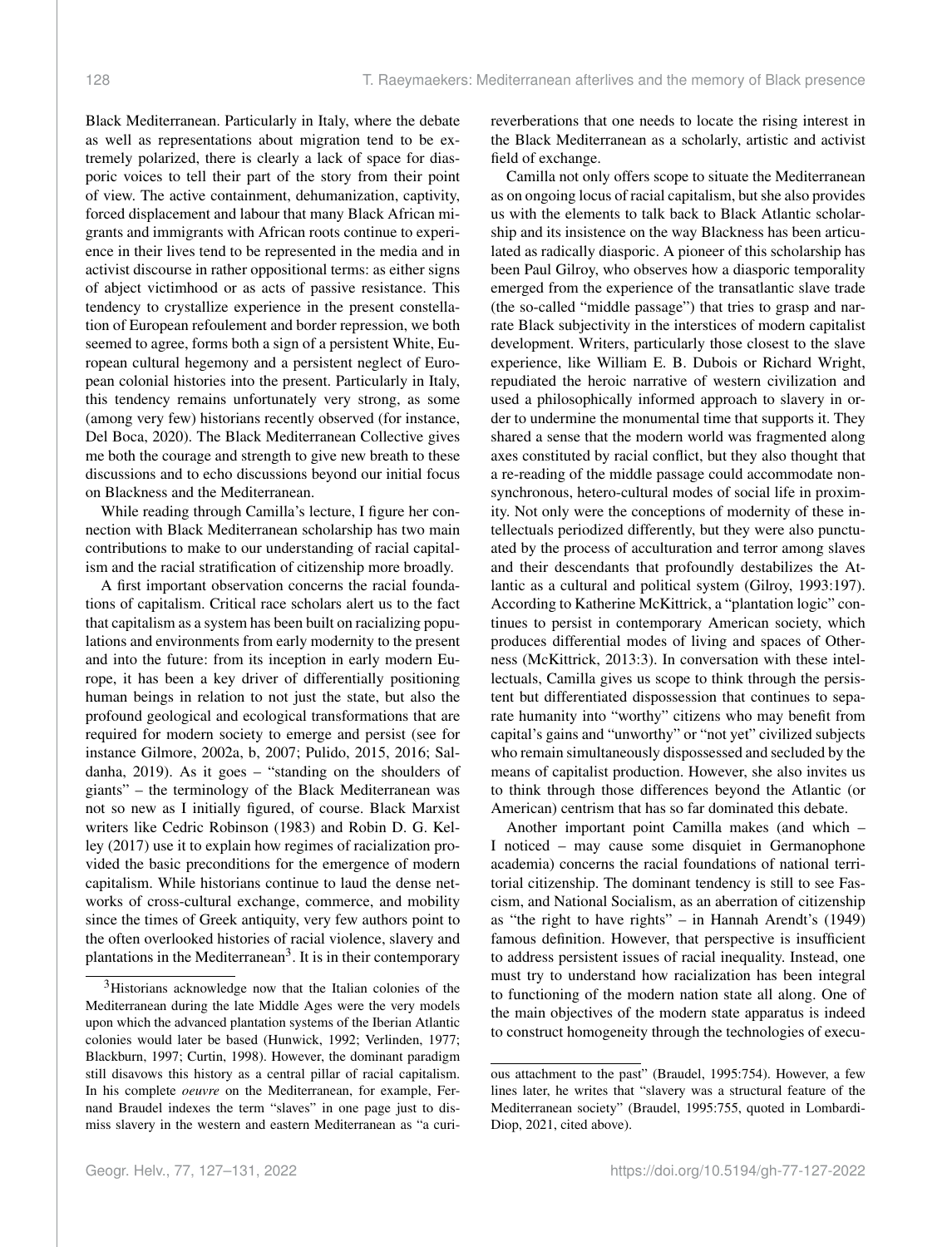tive government and bureaucratic intervention. Through the planned institution of territorial boundaries, citizenship laws, police, bureaucracy and the implementation of census categorizations, demographic registries and other governmental technologies and modern states, each in their own way, engrain their power to exclude and include, to categorize hierarchically, as well as to set aside, racially ordered populations.

In Italy, this process has become apparent through the recent public discussion about ius sanguinis, for example, the bloodline that prevents so-called "second- (and third- )generation" children from immigrant parents from acquiring citizenship rights (in contrast to emigrant Italians, who can prove their bloodline to the nation). Immigrant activists demand the inclusion of so-called "second-" and "third- "generation children of parents who do not have such an Italian bloodline. However, their demands are frequently contested and postponed in parliament and public discussions. The unwillingness of Italian legislators to consider other sources of citizenship reflects a racial stratification of "the right to have rights" that is not unique to Italy, however, but that has gathered prominence throughout Europe. David Theo Goldberg – on whose work Camilla draws – specifically evokes two racial ideologies that have been inherent to the conception of national citizenship in European nation states. The first, naturalism, fixes racially conceived populations as premodern, naturally incapable of progress. The second, historicism, elevates Europeans over primitive or underdeveloped others as a victory of progress (Goldberg, 2002:43). When reconsidering the history of nationstate expansion in some of Europe's rural "peripheries" (itself a naturalist conception quid Goldberg) and through colonialism, it becomes indeed apparent to what extent – in the Zeitgeist of 19th century liberalism and believe in rational progress – modern state legislators and planners have been in the business of racialization. Only recently have Italian historians been discovering the curious ways tropes of "backwardness", "uncivility" and "underdevelopment" run like a red thread through the state's attempts at conquering, pacifying and developing, first, the country's rural South and later the colonies in the African Horn (see for example Filippi, 2021). These tropes were not just functional to the expan-sion of capitalism<sup>[4](#page-2-0)</sup>, but they also introduced a hierarchy of belonging and of Italianness (or, for that matter, Frenchness and Britishness) that remains embedded in these liberal preconceptions.

It is no coincidence, I find, for example, that the same Fascist laws that prohibited Italians from rural areas from transferring their residence to the cities (the *Provvedimenti con-* *tro l'urbanesimo* of 1939) continued to be applied by post-War governments until deep into the 1960s – thus pushing the many emigrants from Italy's south into a condition of informality while they were looking for jobs in the industrializing north. Although widely disregarded as a "curious attachment to the past" (to use Braudel's, 1995:754 words; see footnote 3), this stratification of citizenship rights in fact appears to provide evidence of the normal, routine, manners in which state government actively reproduces social and environmental inequalities in its quest for homogeneity and political superiority (see also Pulido, 2016). Some (but again very few) Italian scholars have started to argue that the Italian economic miracle of the 1960s and 1970s did not so much place Italy among the first of Europe's economic powers but that it rather reproduced the historical inequality between the north and south "in a different manner" (see for instance Alasia and Montaldi, 2010 [1960]). Similarly, one of our Black Mediterranean Collective colleagues writes that the condition of structural invisibility of first-generation migrants from the former Italian colonies of Ethiopia and Eritrea continued to characterize their institutional differentiation in terms of access to the welfare state until deep into the 1980s (Grimaldi,  $2021$ <sup>[5](#page-2-1)</sup>. Like southern Italian immigrants, therefore, the phenomena of squatting or renting decrepit houses not only provided an immediate response to the ruined citizen status of these former colonial subjects, but they also reinforced the isomorphic relation between migration, citizenship status and social class that is indicative of the way the Italian nation state has expanded its authority since the mid-19th century. Expressions of Black Italianness like Camilla's help us to deconstruct this "national" authority while also radically tying its critique in a phenomenological and experiential narrative of the relation between territorial boundaries and the bodies they pretend to include and exclude.

The important thing to remember here is that national territorial citizenship has always been an uneven, stratified way to institutionalize membership of the political community called the modern nation state. Friedrich Kratochwil (1994:486) writes as much when he says that "[it] is perhaps best to conceive of citizenship as a space within a discourse on politics that institutionalizes identities and differences *by drawing boundaries*, both in terms of membership and in terms of the actual political practices that are connected with this membership." (my emphasis; see also Staeheli, 2010). This – in my view more active interpretation of citizenship as the right to claim rights (Isin and Nielsen,

<span id="page-2-0"></span><sup>&</sup>lt;sup>4</sup>In liberal thought, development translates into a linear process indicated by measuring the levels of deprivation with respect to this imposed ideal. The objective of the nation state is to apply rational and scientific thought to a series of standards established that simultaneously deprives people of different cultures of the opportunity to define the terms of their social life, Esteva (1987) writes.

<span id="page-2-1"></span><sup>&</sup>lt;sup>5</sup>In 1978, only 10%-15% of Eritreans and Ethiopians could afford a private flat. The others shared rooms with compatriots or relied on boarding houses, religious communities, and public dormitories. A very widespread phenomenon was, furthermore, the irregular occupation of empty houses. In 1982, around 35 %–40 % of the Eritreans in Milan were squatters (for references and further details, see Grimaldi, 2021).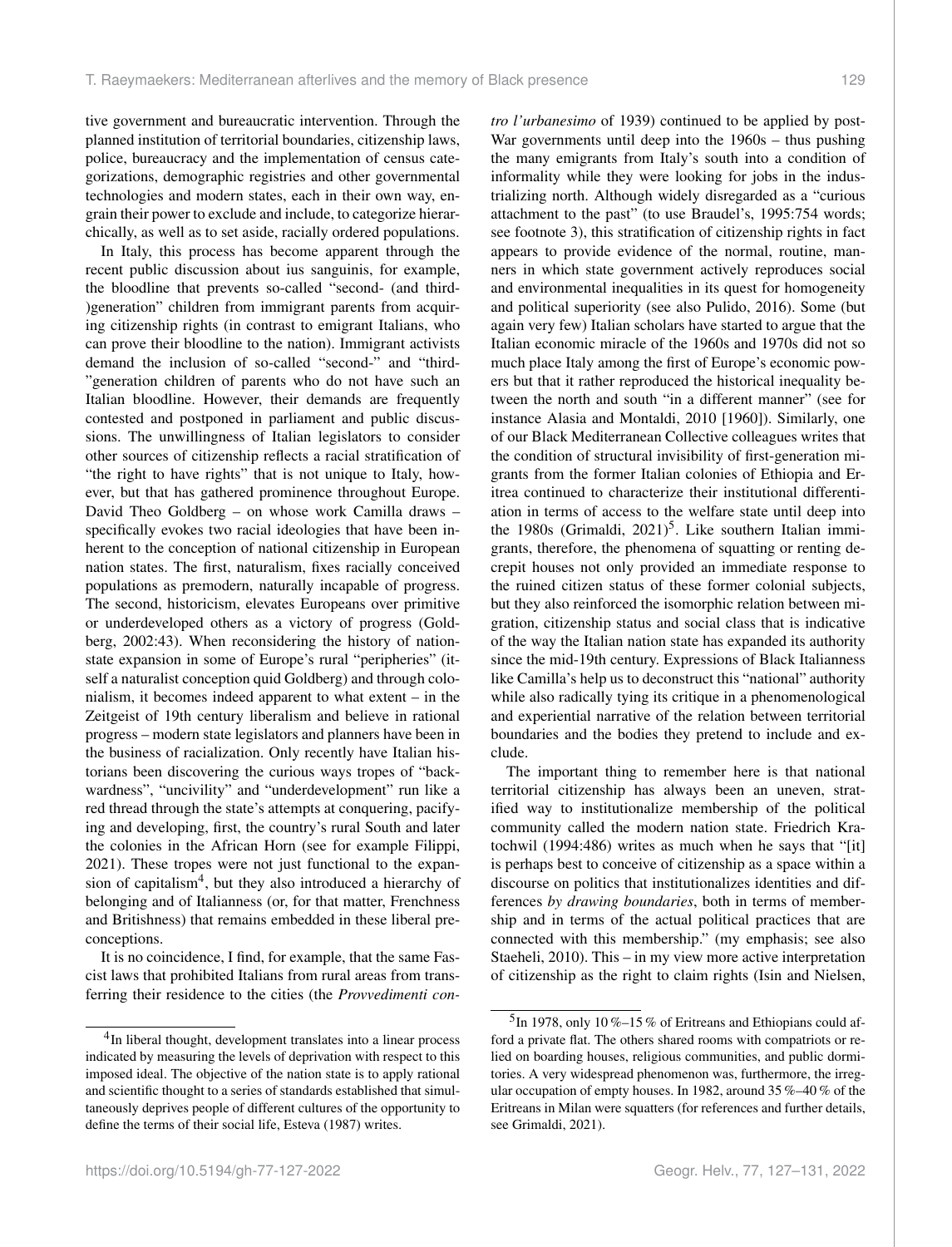2008) – gives us scope to think through the boundaries of citizenship to consider how citizens are actively made and unmade, how categories of belonging and membership are imposed and negotiated in specific times and places, rather than presuming that all of us submit our identities, through social contract or by birth, to the Will of the Nation<sup>[6](#page-3-0)</sup>. The ideologies and policies that underpin modern state citizenship are not only fundamentally misogynous and racist, but they also are transversal to the extent that they legitimate the active transformation of bodies into instruments moulded to the needs of the nation state. The Black Mediterranean offers us scope to consider ongoing negotiations within these instrumental confines while also showing us the path towards alternate futures. Next to flagging violent histories of exclusion, it offers us both analytical and practical scope to imagine different sources of citizenship that go beyond a national, territorial state of exception.

**Data availability.** No data sets were used in this article.

**Competing interests.** The contact author has declared that there are no competing interests.

**Disclaimer.** Publisher's note: Copernicus Publications remains neutral with regard to jurisdictional claims in published maps and institutional affiliations.

## **References**

Agamben, G.: Beyond human rights, Open, 15, 90–95, 2009.

- Agamben, G.: Perché non ho firmato l'appello sullo ius soli, Quodlibet, [https://www.quodlibet.it/](https://www.quodlibet.it/giorgio-agamben-perch-on-ho-firmato-l-appello-sullo-ius-soli) [giorgio-agamben-perch-on-ho-firmato-l-appello-sullo-ius-soli](https://www.quodlibet.it/giorgio-agamben-perch-on-ho-firmato-l-appello-sullo-ius-soli) (last access: 15 March 2022), 18 October 2017.
- Alasia, F. and Montaldi, D.: Milano, Corea: inchiesta sugli immigrati negli anni del 'miracolo', Donzelli, Roma, ISBN 9788860365309, 2010 [1960].
- Arendt, H.: The rights of man: what are they? Modern Review, Summer, 24–37, 1949.
- Blackburn, R.: The old world background to European colonial slavery, The William and Mary Quarterly, 54, 65–102, 1997.
- Braudel, F.: The Mediterranean and the Mediterranean world in the age of Philip II, Volume I and II (translated from the French by

Siân Reynolds), University of California Press, Berkeley and Los Angeles, CA, ISBN 9780520203082, 1995.

- Curtin, P. D.: The rise and fall of the plantation complex: essays in Atlantic history, Cambridge University Press, Cambridge, ISBN 9780511819414, 1998.
- Del Boca, A.: Italiani brava gente? Un mito duro da morire, BEAT, Padova, ISBN 886559795X, 2020.
- Esteva, G.: Regenerating people's space, Alternatives, 12, 125–152, https://doi.org[/10.1177/030437548701200106,](https://doi.org/10.1177/030437548701200106) 1987.
- Filippi, F.: Noi però gli abbiamo fatto le strade: le colonie italiane tra bugie, razzismo e amnesia, Bollati Boringheri, Torino, ISBN 9788833937021, 2021.
- Gill, N., Conlon, D., Moran, D., and Burridge, A.: Carceral circuitry: new directions in carceral geography, Prog. Human Geogr., 42, 183–204, 2018.
- Gilmore, R. W.: Fatal couplings of power and difference: notes on racism and geography, Profess. Geogr., 54, 15–24 2002a.
- Gilmore, R. W.: Race and globalization, in: Geographies of global change: remapping the world, edited by: Johnston, R. J., Taylor, P. J., and Watts, M. J., Wiley-Blackwell, New York, ISBN 978- 0-631-22286-6, 2002b.
- Gilmore, R. W.: Golden gulag: prisons, surplus, crisis, and opposition in globalizing, University of California Press, Berkeley, California, ISBN 9780520242012, 2007.
- Gilroy, P.: The Black Atlantic: modernity and double consciousness, Verso, London, ISBN 9780674076068, 1993.
- Goldberg, D. T.: The racial state, Wiley-Blackwell, Basingstoke, ISBN 978-0-631-19921-2, 2002.
- Grimaldi, G.: The Habesha Italians: The Black Mediterranean and the second-generation condition, in: Black Mediterranean Collective, The Black Mediterranean: bodies, borders and citizenship, Edn. 2021, edited by: Proglio, G., Hawthorne, C., Danewid, I., Saucier, K. P., Grimaldi, G., Pesarini, A., Raeymaekers, T., Grechi, G., and Gerrand, V., Palgrave, London, New York, 233– 261, ISBN 978-3-030-51391-7, 2021.
- Hunwick, J. O.: Black slaves in the Mediterranean world: introduction to a neglected aspect of the African diaspora, Slavery Abolition, 13, 5–38, 1992.
- Isin, E. and Nielsen, G. (Eds.): Introduction, in: Acts of citizenship, Zed Books, London, 1–12, ISBN 9781842779521, 2008.
- Kelley, R. D. G.: What did Cedric Robinson mean by racial capitalism?, Boston Review, [https://bostonreview.net/articles/](https://bostonreview.net/articles/robin-d-g-kelley-introduction-race-capitalism-justice/) [robin-d-g-kelley-introduction-race-capitalism-justice/](https://bostonreview.net/articles/robin-d-g-kelley-introduction-race-capitalism-justice/) (last access: 15 March 2022), 12 January 2017.
- Kratochwil, F.: Citizenship: on the border of order?, Alternatives, 19, 485–506, 1994.
- Lombardi-Diop, C.: After the 'Mediterranean', in: Black Mediterranean Collective, Eqn. (2021), The Black Mediterranean: bodies, borders and citizenship, Palgrave, London, New York, 1–8, ISBN 978-3-030-51391-7, 2021.
- McKittrick, K.: Plantation futures, Small Axe, 17, 1–15, 2013.
- Mountz, A.: Specters at the port of entry: understanding state mobilities through an ontology of exclusion, Mobilities, 6, 317–334, 2011.
- Mountz, A. and Hiemstra, N.: Chaos and crisis: dissecting the spatiotemporal logics of contemporary migrations and state practices, Ann. Assoc. Am. Geogr., 104, 382–390, 2014.

<span id="page-3-0"></span><sup>&</sup>lt;sup>6</sup>"Nation-state means a state that makes nativity or birth [nascita] (that is, naked human life) the foundation of its own sovereignty" the Italian philosopher Agamben (2009:93) states. His observation is often used to argue the annihilation of the possibility of life beyond political life or a preclusion of humanity from the political life of the citizen. Indicatively, the philosopher refused to sign a petition for the application of ius soli (or right of birth) for immigrant children in Italy – because, in his own words, he does not underwrite the "very idea of citizenship" (Agamben, 2017).